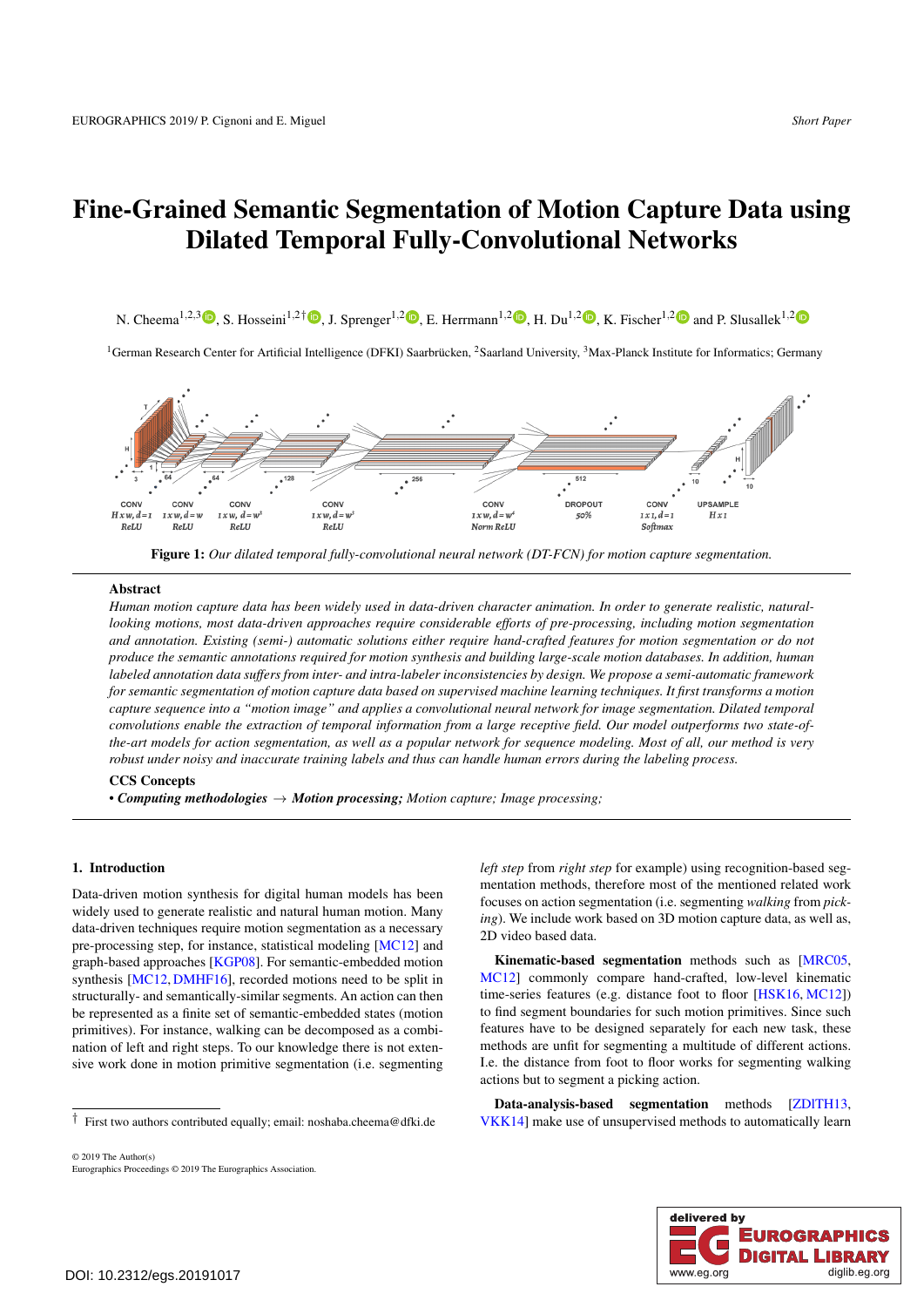<span id="page-1-1"></span>high-level features for segmentation. They have been the conventional method for segmenting skeletal motion data. Although, these approaches produce more sophisticated results and can be used for unseen data, they generally lack control of the feature selection and are not able to produce semantic labels as they cannot make any insights on the content or semantics of the motion data.

Recognition-based segmentation, on the other hand, is based on supervised learning approaches. Typically, in supervised motion segmentation techniques a collection of motion capture data is manually segmented and labeled to train a classifier. Therefore, segments created by the classifier can be as complex as segments created by humans. In recent years, deep learning methods have gained popularity in recognition-based segmentation. Recurrent neural networks (RNN) have become the go-to method to model time-dependent sequences and have also been used for action segmentation using motion capture data [\[DWW15\]](#page-3-7). However, one of their major drawbacks is the exploding and vanishing gradient problem and the difficulty to parallelize their training. Recent studies [\[BKK18\]](#page-3-8) suggest that certain architectures of Convolutional Neural Networks (CNNs) called Temporal Convolutional Networks (TCNs) can reach state-of-the-art results in typical sequence modeling tasks outperforming different types of RNNs. With the Copy Memory Task [\[BKK18\]](#page-3-8), they show that TCNs exhibit longer memory than recurrent architectures with the same capacity. TCNs have also been used for action segmentation in videos [\[LFV](#page-3-9)<sup>\*</sup>17]. The main advantage of recognition-based methods is the enhanced controllability; e.g. unsupervised methods like [\[ZDlTH13\]](#page-3-5) segment a walking sequence to *leftForward*, *leftStep*, *rightForward* and *rightStop* - essentially, dividing a single step into half when using four clusters. Many motion synthesis approaches [\[MC12\]](#page-3-0) however, want to distinguish between a beginning/ending step and a step during locomotion. We therefore present a supervised segmentation method which is able to learn such semantic motion primitive labels. To account for inter- and intra-annotator disagreements, we further introduce noise into our training labels, as well as mask certain regions out. The presented method outperforms other state-of-the-art and popular recognition-based action segmentation methods.

# 2. Our Approach

In a preprocessing step, we first transform our motion capture data into an RGB image, much in the spirit of [\[LBTD17\]](#page-3-10). Each column of the image represents a frame in the motion sequence. The rows represent the joints and the RGB values are the scaled XYZ Euclidean coordinates of each corresponding joint. Such a *motion image* can be seen in Fig. [2.](#page-1-0) We then pass it to our network. The network architecture can be seen in Fig. [1.](#page-0-0) Akin to [\[LSD15\]](#page-3-11) our model has a total of five convolutional layers. Each layer multiplies the number of filters by two starting from 64 to 512 filters. By setting the kernel height of a 2D convolution in the initial layer to the height of the input image, it performs convolutions only in time domain and is able to process RGB image data. The next four layers are 1D temporal acausal convolutions with dilation. Every layer has the same convolution width *w* with stride 1. Since motion features can span many frames, the filter needs to be able to look far into the future and into the past. Thus, our network requires a large receptive field. The receptive field of normal CNNs

<span id="page-1-0"></span>

Figure 2: *Sample generated motion image from local XYZ joint position coordinates.*

increase linearly to the depth of the network, thus increasing the amount of layers and parameters to train. Following the work of [\[VDODZ](#page-3-12)<sup>∗</sup> 16, [BKK18\]](#page-3-8), we apply dilated convolutions that enable exponentially large receptive field sizes. The dilation allows the filter to operate on a coarser scale than a normal convolution. For 1D sequence  $\mathbf{x} \in \mathbb{R}^N$  and filter  $f : \{0, ..., k-1\} \to \mathbb{R}$  such a convolution is formally defined as  $(\mathbf{x} *_{d} f)(t) = \sum_{i=0}^{k-1} f(i) \cdot \mathbf{x}_{s-d \cdot i}$  where *d* is the dilation and *k* the filter length. A normal convolution thus can be seen as a special case of a dilated convolution with  $d = 1$ . Previous work [\[BKK18,](#page-3-8)[LFV](#page-3-9)<sup>\*</sup>17, VDODZ<sup>\*</sup>16] suggests that the dilation rate should be set to  $d = 2^{l-1}$ . However, we find that a rate of  $d = w^{l-1}$ (layer number  $l = 1...L$ , filter width *w*) is sufficient enough to ensure that there is at least one parameter hitting each input within the network's receptive field. Due to the increased dilation rate for  $w > 2$  a sufficient receptive field size can be achieved with less layers. To ensure that the values created by the ReLU activation layers before the Softmax function, do not exceed reasonable input values, we normalize the output of the last ReLU activation using the following function:  $NormReLU(x) = \frac{ReLU(x)}{\max(ReLU(x)) + \varepsilon}$  with  $max(x)$ being the maximum values of the input tensor *x*. We use a value of  $\varepsilon = 1e^{-5}$  and found that this greatly improves accuracy. Finally, we upsample the output to the full image height for visualization purposes. Since our model is fully-convolutional [\[LSD15\]](#page-3-11) it is able to handle input sequences of variable length.

# 3. Evaluation

Our model's parameters are learned using the categorical cross entropy loss with Stochastic Gradient Descent and the Adam optimizer. We implemented the network using Keras with a Tensorflow back-end. In all of our experiments, we use non-randomized 7-fold cross-validation and 100 training epochs. Our motion capture data set for evaluation consists of 70 sequences in total, of which 60 are used for training and 10 for testing. The data set contains standing, walking, picking, placing, and turning actions. 19 joints were used. Table [1](#page-2-0) shows the 10 motion primitive labels used for segmentation and their total number of frames in the data set. The sequences are between 13-22 seconds long at 72 FPS, captured with OptiTrack™. The segmentation was done by human experts.

In order to determine the optimal receptive field size (RFS), we test our Dilated Temporal Fully-Convolutional Network (DT-FCN) on different convolution kernel widths *w*. Fig. [3](#page-2-1) shows that even though a width  $w = 5$  (RFS: 3125 frames) covers the longest sequence in the dataset, the test accuracy is worse on all noise levels compared to using  $w = 3$  (RFS: 243 frames). This is in con-trast to popular claims [\[BKK18,](#page-3-8) [VDODZ](#page-3-12)<sup>\*</sup>16] in sequence modeling tasks that the receptive field of the network should at least cover the longest sequence in the data set, and supports a more intuitive suggestion that local structures are enough to be able to clas-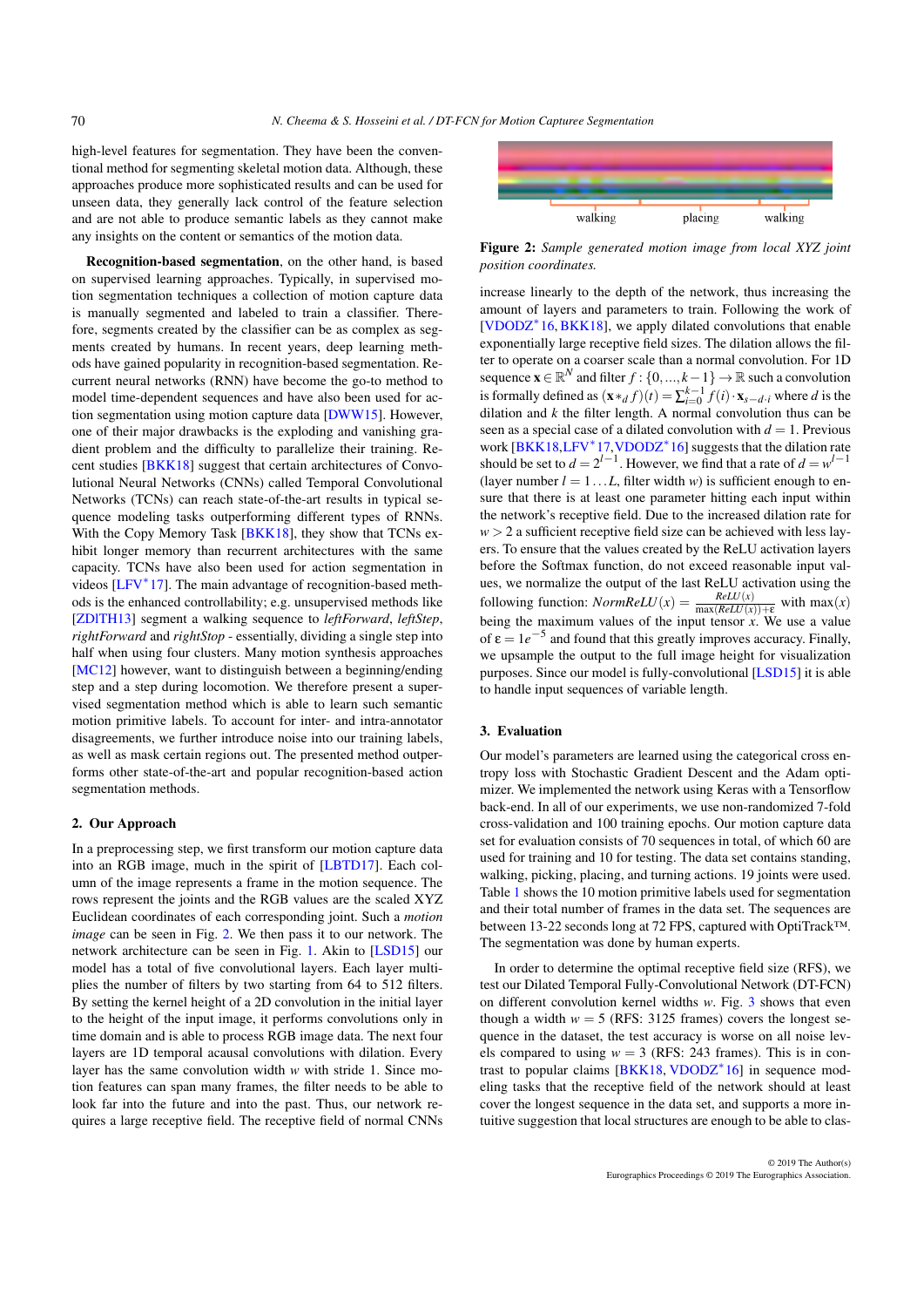*N. Cheema & S. Hosseini et al. / DT-FCN for Motion Capturee Segmentation*

<span id="page-2-5"></span><span id="page-2-0"></span>

| <b>Motion Primitive</b> | Description              | Color | #Frames |
|-------------------------|--------------------------|-------|---------|
| standing                | standing in T or I pose  |       | 29990   |
| begin left step         | left step from standing  |       | 2173    |
| begin right step        | right step from standing |       | 6509    |
| left step               | left step in locomotion  | L.    | 8958    |
| right step              | right step in locomotion |       | 7201    |
| end left step           | left step to standing    |       | 4763    |
| end right step          | right step to standing   |       | 4797    |
| reach                   | reach out with arm       |       | 10659   |
| retrieve                | retrieve with arm        |       | 6813    |
| turn (in standing)      | turn body direction      |       | 6630    |

Table 1: *Motion primitive labels with their corresponding label color in the segmented images and number of frames in the dataset.*

sify important structural and temporal information. Furthermore, the increase in parameter space for  $w = 5$  make it also more prone to over-fitting, as compared to  $w = 3$ . Since our model has to be robust against human error due to wrongly-classified labels, we further train our model on noisy labels by setting a certain percentage of labels to a random label and test it on the true labels. Fig. [4](#page-2-2) shows such noisy labels for the training. Fig. [3](#page-2-1) shows despite adding 80% noisy labels in the training data, an accuracy of almost 90% is reached on the true test labels for  $w = 3$ . Qualitative results for  $w = 3$  can be seen in Fig. [4.](#page-2-2) We compare our best model ( $w = 3$ ) against two other state-of-the-art TCN-based models [\[LVRH16,](#page-3-13) [LFV](#page-3-9)<sup>∗</sup> 17] for action segmentation and a commonly used RNN [\[GS05\]](#page-3-14) for sequence modeling using our data set without noisy labels. All TCN-based methods are able to train magnitudes faster compared to the RNN-based method, due to the "embarrassingly parallel" nature of convolutions. Training takes ∼1 minute for the TCN-based methods compared to ∼40 minutes for Bi-LSTM for 100 epochs on a 4GB GTX970 and 16GB Intel-i7. Segmentation takes less than ∼1 second for all methods. Qualitatively, our model shows a better performance than the state-of-theart (Tab. [2,](#page-2-3) [3,](#page-3-15) Fig. [6\)](#page-2-4).

Discrepancies between human raters are mostly in the boundary regions between two adjacent segments. Hence, we conduct an experiment where a window of width *wtransition* at a boundary frame contains randomly set, and hence wrong, training labels, as seen in Fig. [7](#page-3-16) (top of each row). Additionally, we conduct an experiment which is less "harsh" in nature: Instead of giving wrong information at the boundaries, we provide no information by setting the loss to zero within these regions. Essentially, leaving the networks to their own interpretation. The results of both experiments can be seen in Tab. [4](#page-3-17) and Fig. [7.](#page-3-16) Expectedly, results are better without any information than with wrong information. Most interestingly, masking the boundary frames (e.g. 11 frames, Tab. [4\)](#page-3-17) improves the overall model performance compared to the original data (Tab. [2\)](#page-2-3). This might be due to inter- and intra-annotator disagreements: When there is no information given in these regions, the network is able to learn the relevant features from the geometric information alone. On average, this can be more accurate on unseen examples than learning from "human generated" annotations, which tend to be different from annotator to annotator (or even from using the same annotator) in boundary regions.

<span id="page-2-1"></span>

Figure 3: *Test accuracies for different receptive field sizes of our proposed architecture depending on training label noise level.*

<span id="page-2-2"></span>

Figure 4: *Segmentation results of example training sequence of our w* = 3 *model. Noisy training label is on top of corresponding prediction. Top row without any noise. Noise added in +10% intervals.*

<span id="page-2-3"></span>

|             | <b>Bi-LSTM</b> | ED-TCN          | <b>DilatedTCN</b> | Ours      |
|-------------|----------------|-----------------|-------------------|-----------|
|             | [GS05]         | <b>[LVRH16]</b> | $[LFV*17]$        | $(w = 3)$ |
| Train       | 86.32%         | 90.05%          | 90.64%            | $95.42\%$ |
| <b>Test</b> | 81.95%         | 88.69%          | 88.47%            | 90.81%    |
| # Param.    | 378,634        | 1,613,770       | 388,874           | 663,562   |
| <b>RFS</b>  | $\infty$       | 49              | 254               | 243       |
| Causality   | Acausal        | Acausal         | Causal            | Acausal   |

Table 2: *Per-frame accuracy for benchmark models and our best model* ( $w = 3$ ) *on the dataset without any noise in the train labels.* 



Figure 5: *Segmentation results of benchmark models, as well as our best model (w* = 3*) on an example test sequence. Each row shows ground truth (top half) and the corresponding prediction (bottom half).*

<span id="page-2-4"></span>

Figure 6: *Segmentation results for training on 90% label noise.*